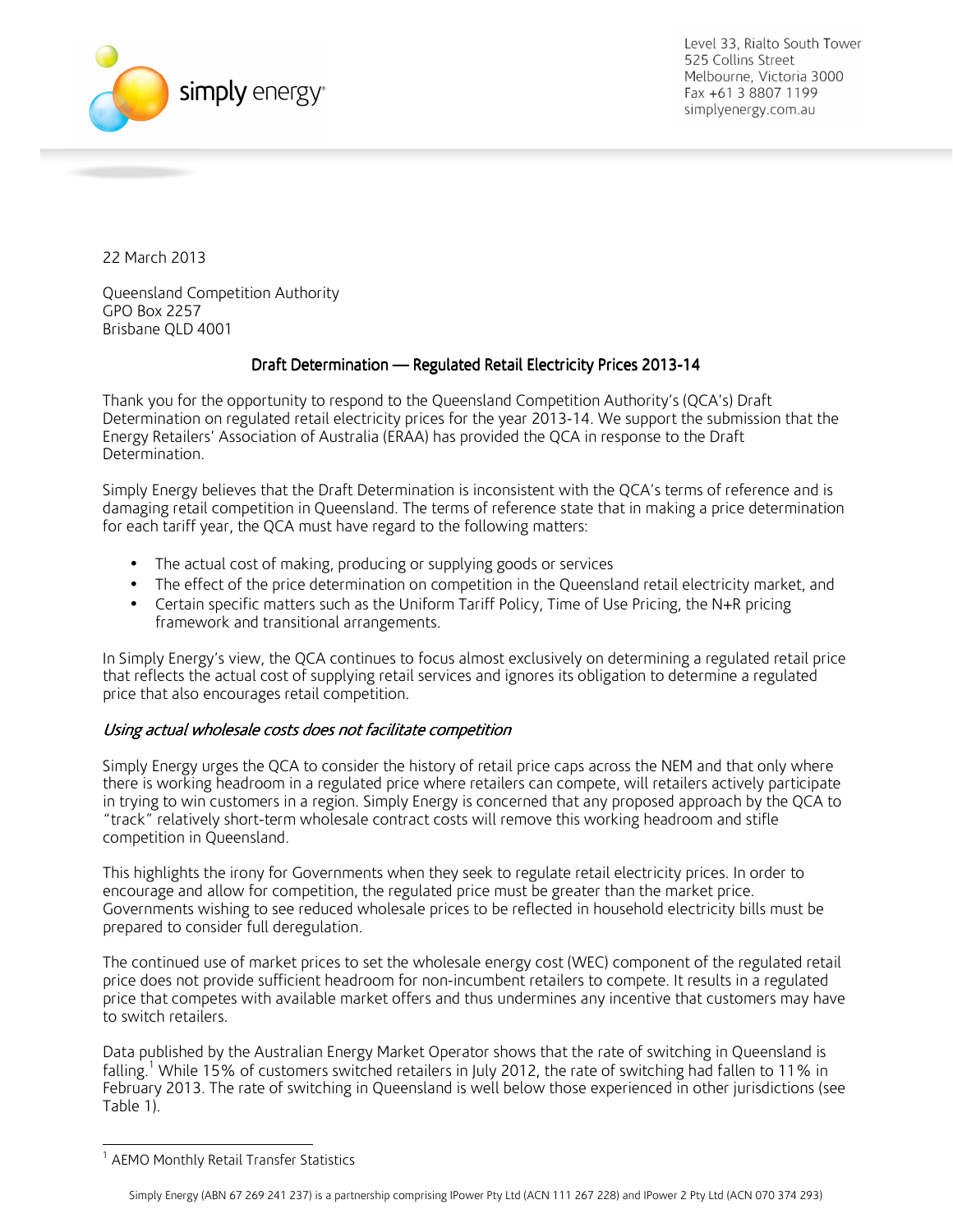

### Table 1: 1 Monthly Annualised Transfer Rate, February 2013

| -----           |     |
|-----------------|-----|
| Victoria        | 31% |
| New South Wales | 19% |
| Queensland      | 11% |
| South Australia | 21% |

Source: AEMO Monthly Retail Transfer Statistics, January 2013

We note the QCA's statement that:

… while the Queensland switching rate was 11% (annualised) in January, if Ergon Energy customers were removed from the calculation, the switching rate increases to approximately 15%. This compares to 20% in NSW, 24% in South Australia and 28% in Victoria.<sup>2</sup>

This may be a correct statement about the switching rate at a point in time. However, the Uniform Tariff Policy has been in place for some time and the switching rate in Ergon Energy's area would have been very low for an equally long period.

This would suggest that very little of the declining trend in the switching rate would be due to declining competition in the Ergon Energy area. Most if not all of the decline in the switching rate in Queensland as a whole could be attributed to declining rates of switching in the Energex area, an area of the state where competition should be flourishing.

Retail competition in Queensland is being hindered by existing arrangements and will be further undermined by providing insufficient headroom in the WEC of the regulated tariff.

#### QCA's is adopting an approach used to regulated monopoly elements of the industry

The QCA states that using market-based prices will:

… produce price estimates more in line with actual market conditions and hence pass appropriate signals to consumers regarding the cost of their current consumption.<sup>3</sup>

We suggest that it is not the role of the QCA and retail price regulation to deliver an efficient price signal. This is what the competitive market is designed to do. A regulated retail rate should act as a "safety net" that protects those customers who are disinclined, or not sufficiently informed, to switch to a more competitive market offer, while at the same time providing the headroom that encourages competition from a broad range of retail competitors.

Having the regulated retail price set at an efficient level is an approach that is normally adopted for regulating the monopoly distribution and transmission elements of the industry — not the competitive retail market. The framework used to regulate distribution and transmission seeks to create incentives that mimic the competitive market because these companies do not face any competition.

In the absence of that competitive framework, distribution and transmission companies do not face the consequences of any poor investment or purchasing decisions that they may make. Their franchised customer base protects them from these consequences because a monopoly can simply raise its prices to recover from its mistakes. The incentive framework aims to shift the risk of poor decision making away from the customer and back on to the distribution or transmission company.

 2 QCA, Regulated Retail Electricity Prices 2013-14 Draft Determination, p.52

<sup>&</sup>lt;sup>3</sup> QCA 2013 Draft Determination p, 23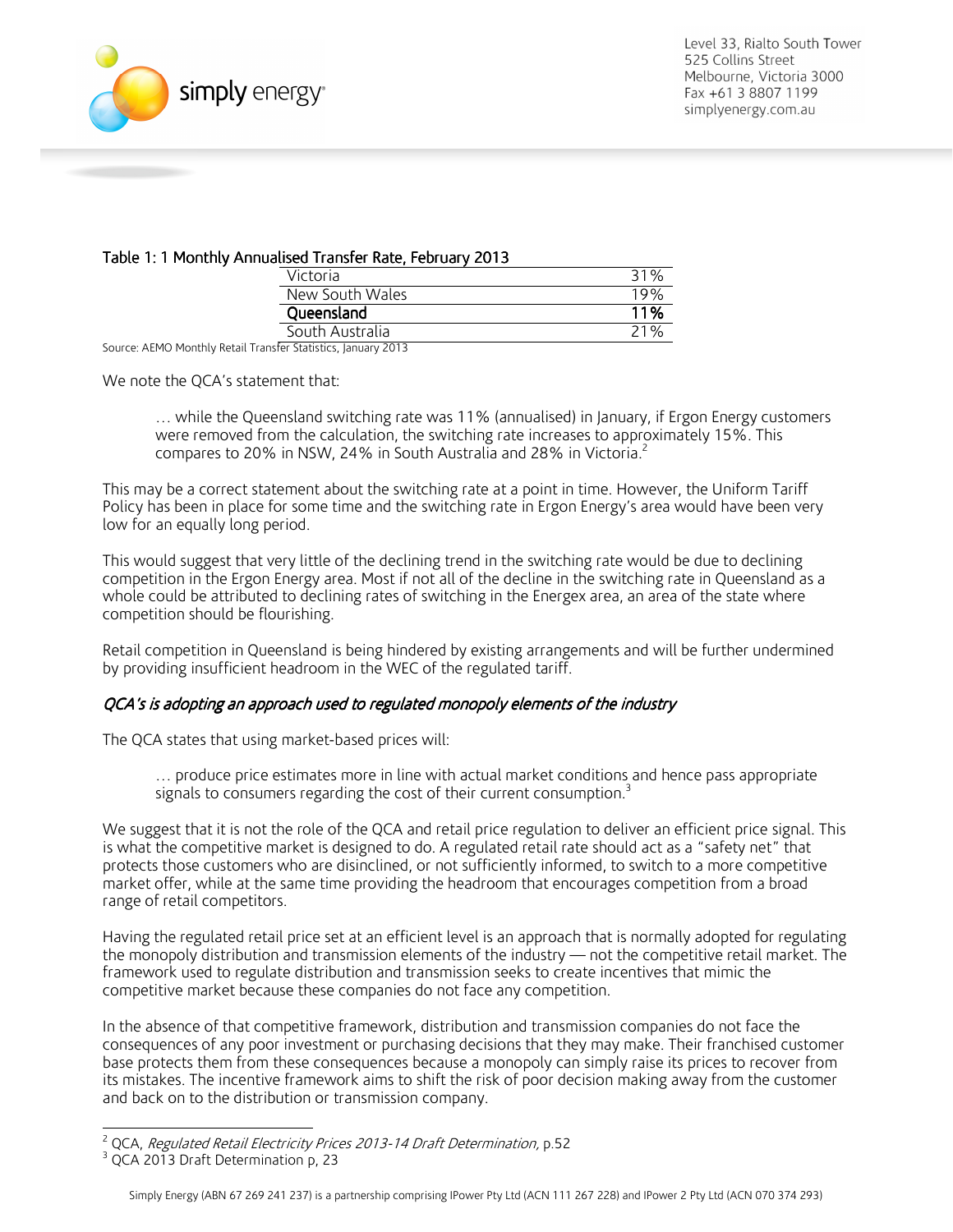

Level 33, Rialto South Tower 525 Collins Street Melbourne, Victoria 3000 Fax +61 3 8807 1199 simplyenergy.com.au

This is not the case with the competitive retail market. Retailers will wear the consequences of poor purchasing or investment decisions. Any attempt to pass these through to their customers will cause customers to switch retailers.

The consequences of the QCA applying a monopoly framework to a competitive market are that:

1. It makes entry for new retailers harder. New entrants sell much smaller loads than established retailers and may have a higher volume-weighted wholesale cost of energy than established retailers. The headroom for competition is not about the level of the discount offered by established retailers. Providing headroom is about providing enough ceiling space in the regulated price to allow for new entry. We suggest QCA has not considered this dynamic.

2. It ignores the fact that the wholesale market is dynamic. While wholesale energy spot prices may be lower now than they have been in recent years, they are just as susceptible to sharp increases. QCA's wholesale price determination does not allow sufficiently for unanticipated increases in the wholesale price for electricity. Even in the regulation of monopolies, regulators recognise the need for conservatism and provide plenty of headroom in price paths to allow for unanticipated changes in circumstances.

3. It ignores the fact that different retailers have different wholesale purchasing strategies and that these strategies evolve over time. Setting a wholesale energy prices too low detracts from innovation because it reduces the incentives that retailers have to try out more innovative wholesale purchasing approaches.

### Facilitating competition

To comply with its terms of reference, the QCA should not be relying on market-based prices alone to determine the WEC. The mechanism for determining the wholesale contribution to the standing contract tariff must also allow for viable competition to thrive by creating "headroom" between the regulated tariff and market offers to customers.

The desirable level of a regulated price must exceed current competitive and efficient levels to create headroom to compete. Rather than relying on market prices alone, retailers including Simply Energy have consistently argued that the methodology the QCA should be using to determine the amount of this headroom is to consider the long run marginal cost of supply (LRMC).

Ideally, the QCA should have regard to both the actual cost of supplying retail services and the LRMC that facilitates competition and developing a methodology that incorporates consideration of both into determining the regulated WEC. We believe that the QCA should calculate the LRMC and use the forward market contract price of wholesale electricity for each year of the regulatory price period and select the higher of the two values when determining the price path.

In market conditions where the forward contracts are trading at lower levels than the LRMC calculation, this approach provides sufficient head-room for retail competition to flourish. Conversely, if market contracts rise to higher levels than the calculated LRMC, this approach would ensure that retailers are not forced to offer loss making retail contracts which are below the price levels which can be effectively hedged.

Simply Energy believes that a hybrid approach offers a number of advantages:

• The key advantage is that it ensures the regulated retail price is generally set at a level that provides for effective competition by allowing for a differential with the market offer rates available. This